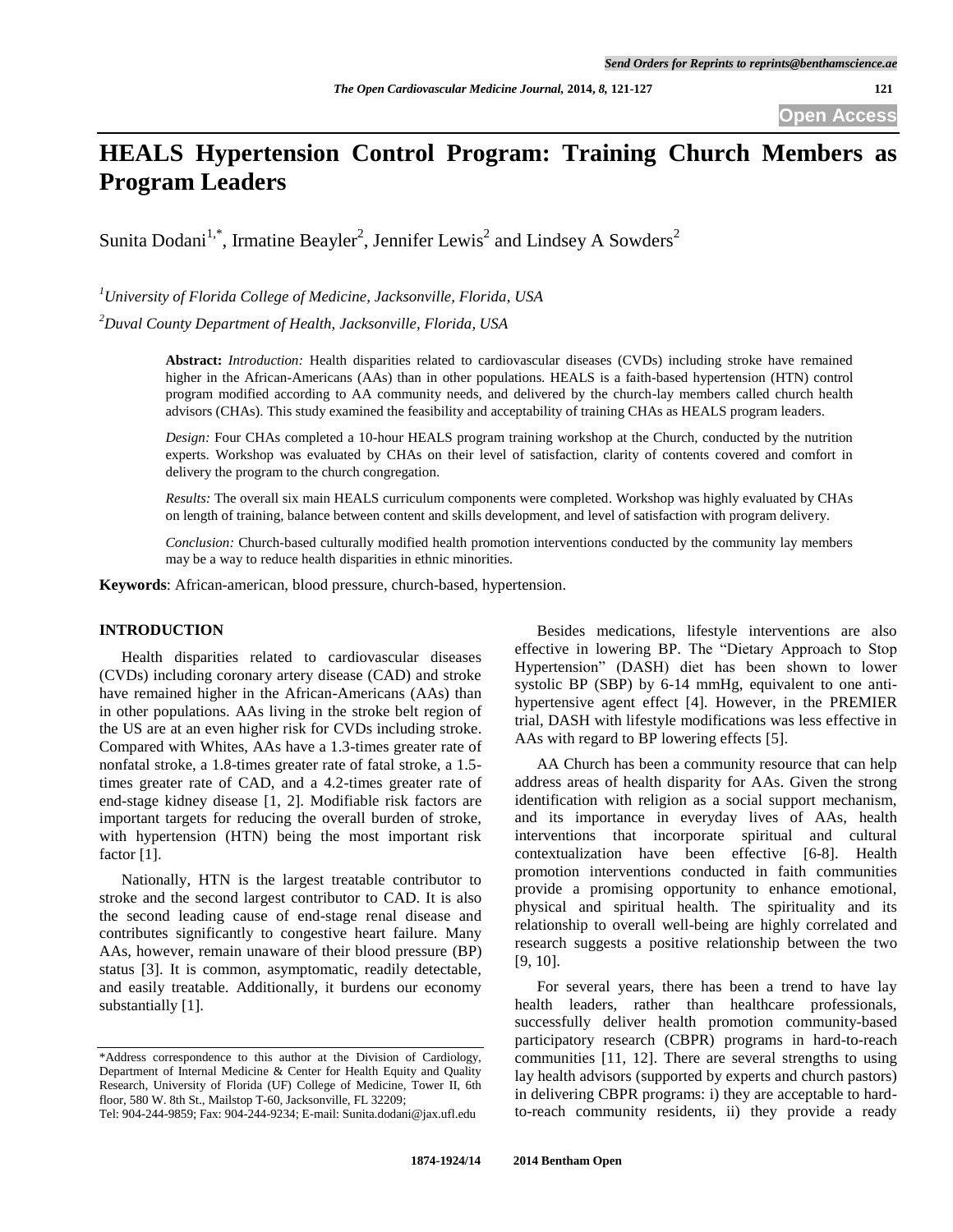support network, iii) they serve as efficacious peer models, iv) they promote community ownership, and v) they are costeffective [13, 14].

 HEALS is a faith-based multi-level CBPR intervention to control and prevent HTN among high risk AAs. The sizeable AA communities in the Jacksonville Metro area make it an ideal population in which to implement a HTN control and prevention program. Considering the need in the community, and before implementing the HEALS programs widely, we pilot-tested the feasibility of the program at the Central Metropolitan CME church, Jacksonville, FL. If successful, HEALS program may be utilized to reduce the incidence and consequences of HTN in large communities with potentially huge impact on public health by implementation in community settings such as church venues.

 Among several church-based tasks completed for HEALS, one of the most crucial step was training of church lay members called Church Health Advisors (CHAs) as program leaders. To date, there is a lack of research on training non-professionals to deliver a lifestyle modification intervention for HTN control in a community setting. To address this gap, HEALS program translated PREMIER (including DASH) principles, involving weight loss, exercise, and healthy diet to reduce blood pressure into a group-based study in a church setting by training peers (vs health care professionals) from the AA community to conduct a culturally tailored intervention in an environment that has the potential to support sustained lifestyle improvements. In order to deliver 12 weeks HEALS program to church members by their own church members, training is important. The objective of current study is to share the experience of training church lay health educators as HEAL program leaders' s who will deliver a 12-weeks program under the supervision of the research team and DASH & PREMIER experts.

#### **DEVELOPMENT OF HEALS**

 Details about HEALS program development are provided elsewhere [15]. Briefly, HEALS is a faith-based HTN control and prevention intervention, developed using CBPR approaches and input from members of AAs churches during a multi-step process. The basis of the HEALS is the PREMIER study [10] and faith-based strategies of Fit Body and Soul study [13] were used to add spirituality components in the program [12]. Members of the original DASH and PREMIER study and community advisory board (CAB) members were involved in the development of the program. A group-based, culturally appropriate 12-month program was developed for the church participants in the study (Table **1**: HEALS conceptual model). Church pastors selected the spiritual themes and scriptures to frame the three main components of the intervention --weight loss, increased PA, behavioral change, and wrote messages to be included in the manual. The spirituality was seen as a source of emotional support, a positive influence on health, and contributing to life satisfaction. Overall feedback from the advisory panel and focus groups regarding this multi-level, spiritualitybased, behavioral lifestyle intervention for AA congregations was generally consistent, showing strong preferences for design and content. In order to achieve outcomes and goals (Table **1**), the multi-level HEALS intervention was designed to be delivered using three different approaches: Church level (led by pastor); group level (led by CHAs) and individual level approach (led by CHAs) [15].

#### **METHODS**

The study was approved by the University of Florida, College of Medicine Jacksonville (UF COM-J), Institutional Review Board (IRB), and was conducted in a church located in the inner urban core of Jacksonville metropolitan area, FL. The model used for developing and conducting the CHAs training program is based on the principles of adult learning [16]. The process of adult learning is facilitated by instructions that are goal oriented and personally relevant to the learner. The selection of the church for this study was facilitated by the CAB members.

#### **ESTABLISHMENT OF HEALTH DISPARITY COMMUNITY ADVISORY BOARD (CAB)**

 The UF COM-J and the Center for Health Equity and Quality Research (CHEQR) under the leadership of Dr. Dodani (Study PI) established CAB, funded by the CHEQR (http://www.hscj.ufl.edu/research/jaxhero/HEALS.aspx).

The CAB has more than 90% representation of AA communities including (i) local organizations serving lowincome ethnic minority groups; (ii) leaders from health education institutions; (iii) churches; and (iv) non-profit organizations. The primary functions of the CAB are to: 1) identify health issues from the perspective of community members; 2) promote communication among community leaders and researchers; 3) promote partnership and ownership by community members in research projects that involve, and have an impact on, the overall health of the AA community; and 4) bring together community leaders and researchers to design, implement, and evaluate culturally sensitive, practical research projects.

### **SELECTION OF THE CHURCH**

 On the recommendation of CAB, pastors from two AA churches expressed interest in having their respective church communities become involved in HEALS program. Both the churches were located in the urban core of Jacksonville, in an impoverished and predominately AA community. Due to limited funds and considering this is a feasibility study, Central Metropolitan CME was randomly selected. Dr. Dodani approached Rev. Marquise Hardrick of Central Metropolitan Church to discuss and pilot test HEALS program in his church to improve health of the congregation.

#### **RECRUITMENT OF CHAs**

 The minimum criteria for CHAs selection were; (a) being the member of Central Metropolitan Central Methodist Episcopal (CME) church; (b) being  $\geq$  25 years old; (c) being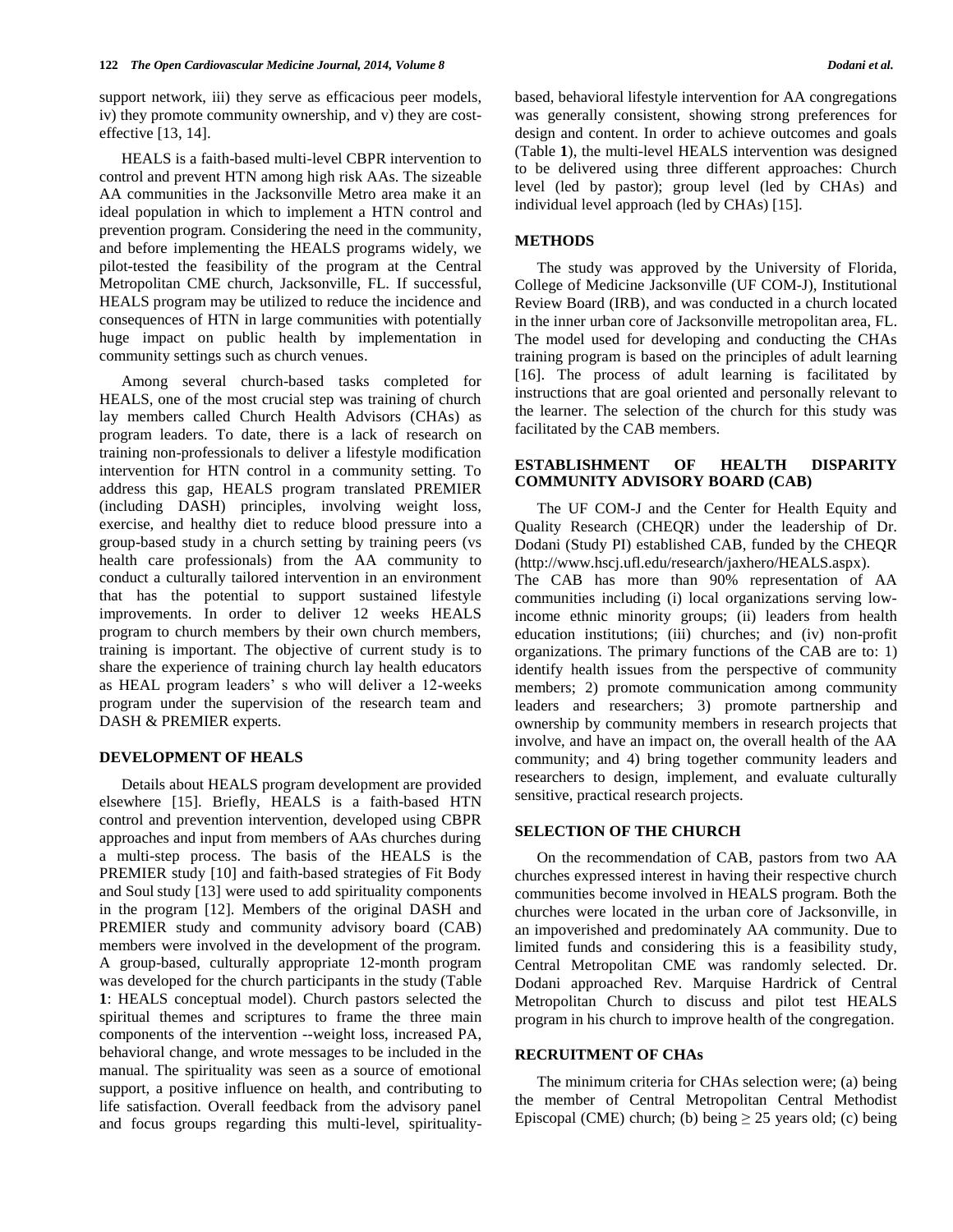| Conceptual Protocol of HEALS lifestyle Intervention modified from DASH and PREMIER study |                                                                                                                         |                                                                                                                                                                                                                                           |                                                                                                                                                                                                                                             |                                                                                                                                                                                         |  |  |
|------------------------------------------------------------------------------------------|-------------------------------------------------------------------------------------------------------------------------|-------------------------------------------------------------------------------------------------------------------------------------------------------------------------------------------------------------------------------------------|---------------------------------------------------------------------------------------------------------------------------------------------------------------------------------------------------------------------------------------------|-----------------------------------------------------------------------------------------------------------------------------------------------------------------------------------------|--|--|
| Wk                                                                                       | *MajorTheme                                                                                                             | <b>Group Session (expert-led CHCs)</b>                                                                                                                                                                                                    | <b>Tailored Interventionwith</b><br>individuals (led by CHAs)                                                                                                                                                                               | Church-levelsupport (by<br>Pastor)                                                                                                                                                      |  |  |
| 1                                                                                        | <b>Welcome to HEALS</b><br>Lifestyle Program-<br>Goals and Objectives                                                   | Build group commitment; set group goals (SBP<br>reduction by at least 4 mmHg, DBP by at least 2 mm<br>Hg, weight loss by at least 10 lbs and improved<br>nutrition and diet); introduce self-monitoring of food<br>intake.                | Build individual commitment;<br>record/reinforce reasons for joining;<br>review benefits; reinforce self-<br>monitoring of food intake.                                                                                                     | Kickoff event at least 1 wk prior<br>to intervention start. Pastor<br>presents overview and study<br>goals to the whole congregation.                                                   |  |  |
| $\overline{c}$                                                                           | New eating style, $\downarrow$<br>calories, Na & and fat,<br>strike a balance<br>Role of PA                             | Introduce self-monitoring of fat intake; taste it-<br>cooking demonstration of DASH culturally<br>MODIFIED foods, instruct on how to read food labels;<br>provide fat counters.                                                           | Introduce home self-monitoring of<br>weight (i.e., assign fat g goal based on<br>initial weight). Assess success in<br>Lealories. Problem solving. Endorsing<br>habit changes                                                               | Pastor endorsement of culturally<br>modified DASH diet plans with<br>low fat and sodium contents and<br>more F&V during weekly<br>sermon.                                               |  |  |
| 3                                                                                        | <b>HEALS</b> menus low in<br>calories. Seeing is<br>believing                                                           | Introduce three ways to eat less fat: eat high-fat foods<br>less often, eat smaller portions, and substitute low-fat<br>foods and low-fat cooking methods with high F&V<br>intake.                                                        | Practice self-monitoring skills (i.e.<br>measuring foods, estimating food<br>portion size).                                                                                                                                                 | Pastor endorsement during<br>weekly sermon.                                                                                                                                             |  |  |
|                                                                                          |                                                                                                                         |                                                                                                                                                                                                                                           | Assess success in ↓ calories.<br>Problem solving. Endorsing habit<br>changes.                                                                                                                                                               |                                                                                                                                                                                         |  |  |
| 4                                                                                        | Taste-test, lifestyle<br>patterns, cooking<br>demonstrations.<br>Ways of finding lower<br>Na products in the<br>grocery | Introduce using the USDA Food Guide Pyramid as a<br>model for healthy eating and recommend low-fat, low-<br>calorie substitutes at each food pyramid level. Teach<br>reading food calorie labels.                                         | Emphasize importance of regular meals $\geq 1$ activity during the 12 wk<br>and eating slowly, review self-reports<br>and cooking/eating activities in past<br>week. Mapping your day for eating<br>and PA                                  | period. Church activities may<br>include cooking demos & taste<br>tests, inviting guest speakers,<br>supermarket shopping demos,<br>and/or pastor endorsement<br>during Sunday sermons. |  |  |
| 5                                                                                        | Tip the Calorie<br>Balance.<br>Who shops for your<br>food? Healthy shopping                                             | Introduce modified DASH menus at least two one<br>healthy meal per days to build to all three meals and<br>snacks. Healthy breakfast, Keep a watch on eating<br>healthy outside and buying healthy. Begin self-<br>monitoring.            | Begin self-reports of food intake and<br>PA; reinforce positive behaviors; assist 12wk period (e.g. setting<br>to problem solve as needed (i.e.,<br>addressing personal likes and dislikes<br>about PA). Maintain food & fitness<br>diaries | $\geq$ 1 policy change during the<br>guidelines about the types of<br>food to be served at church<br>functions and/or changing snacks<br>served to children in church).                 |  |  |
| 6                                                                                        | Taking Charge of<br>what's around you.<br>Meal management.                                                              | Lighter lunches. Assist participants to find time to<br>include PA short bouts (10-15 minutes to begin with)<br>and healthy lifestyle activities; teach basic principles of develop action plan. maintain food $\&$<br>exercising safely. | Review self-reports of food intake and<br>PA; reinforce positive behaviors;<br>fitness diaries                                                                                                                                              | Pastor to promote project<br>through announcements on<br>display boards, newsletters,<br>church bulletins, etc.                                                                         |  |  |
| $\tau$                                                                                   | DASH into dinners.<br>Problem solving                                                                                   | Teach the fundamentals of energy balance and what it<br>takes to reduce BP and weight.                                                                                                                                                    | Review self-reports; provide a reduced Ongoing activity, policy,<br>calorie, structured meal plan that is<br>tailored for the individual; develop<br>action plan.                                                                           | promotion (as described above).                                                                                                                                                         |  |  |
| 8                                                                                        | Four Keys to Healthy<br><b>Eating Out</b>                                                                               | Introduce the principle of stimulus control; identify<br>cues in the environment that lead to unhealthy food and individual's environment and develop<br>activity choices and discuss ways to change them.                                | Review self-reports; identify cues in<br>action plan. Mapping your day for<br>eating and PA                                                                                                                                                 | Ongoing activity, policy,<br>promotion (as described above).                                                                                                                            |  |  |
| 9                                                                                        | Talk Back to<br><b>Negative Thoughts</b>                                                                                | Present the 5-step model of problem solving; describe<br>the problems as links in a behavior chain; brainstorm<br>possible solutions; pick one solution to try, make a<br>positive action plan and evaluate success solutions.            | Review self-reports; apply the problem Ongoing activity, policy,<br>solving model to eating and physical<br>activity problems; develop and action<br>plan. Mapping your day for eating and<br>PA                                            | promotion (as described above).                                                                                                                                                         |  |  |

## Table 1. Conceptual model of Healthy Eating And Living Spiritually program (HEALS).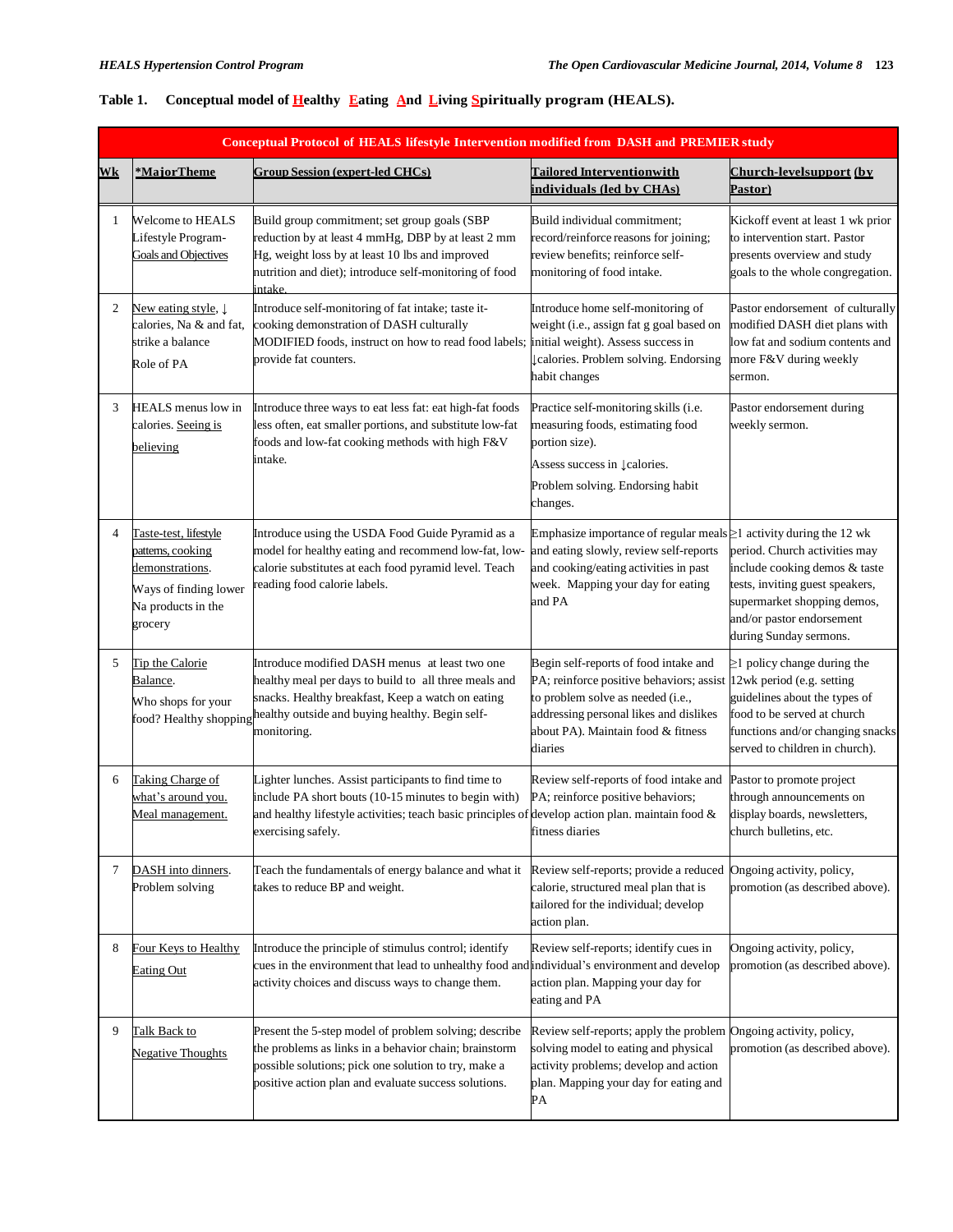#### **Table 1. Contd....**

| Conceptual Protocol of HEALS lifestyle Intervention modified from DASH and PREMIER study                                                                                                                                                                                                                                                     |                                                                                                                      |                                                                                                                                                                                                                                                                                                      |                                                                                                                                                   |                                                              |  |  |
|----------------------------------------------------------------------------------------------------------------------------------------------------------------------------------------------------------------------------------------------------------------------------------------------------------------------------------------------|----------------------------------------------------------------------------------------------------------------------|------------------------------------------------------------------------------------------------------------------------------------------------------------------------------------------------------------------------------------------------------------------------------------------------------|---------------------------------------------------------------------------------------------------------------------------------------------------|--------------------------------------------------------------|--|--|
| Wk                                                                                                                                                                                                                                                                                                                                           | *MaiorTheme                                                                                                          | <b>Group Session (expert-led CHCs)</b>                                                                                                                                                                                                                                                               | <b>Tailored Interventionwith</b><br>individuals (led by CHAs)                                                                                     | Church-levelsupport (by<br>Pastor)                           |  |  |
|                                                                                                                                                                                                                                                                                                                                              | 10 The Slippery Slope of<br>Lifestyle Changes-<br>local places for PA                                                | Introduce four basic skills for managing eating away<br>from home; anticipate and planning ahead, positive<br>assertion, stimulus control, and making healthy food<br>choices.                                                                                                                       | Review self-reports: develop action<br>plan. Mapping your day for eating and<br>PA, maintain food & fitness diaries                               | Ongoing activity, policy,<br>promotion (as described above). |  |  |
| 11                                                                                                                                                                                                                                                                                                                                           | Jump Start your<br><b>Activity Plan</b>                                                                              | Practice identifying common patterns of self-defeating, Review self-reports; individualize<br>negative thoughts and learn to counter these thoughts<br>with positive statements.                                                                                                                     | positive thoughts; develop action plan.<br>Mapping your day for eating and PA.<br>Maintain food & fitness diaries                                 | Ongoing activity, policy,<br>promotion (as described above   |  |  |
| 12                                                                                                                                                                                                                                                                                                                                           | Ways to Stay<br>Motivated. Reward on<br>completing core<br>intervention. Focus on<br>maintaining health<br>behaviors | Stress that slips are normal and learning to recover<br>quickly is the key to success. Teach participants to<br>recognize personal triggers for slips, their reactions to<br>slips, and what it takes to get back on track. Share<br>experiences of a party or dealing with difficult<br>situations. | Review self-reports; discuss personal<br>triggers; develop action plan. Mapping<br>your day for eating and PA. maintain<br>food & fitness diaries | Ongoing activity, policy,<br>promotion (as described above). |  |  |
| * 90 mins session every week for 12 weeks. Na= sodium, F&V= fruits and vegetables; PA= physical activity; SBP= systolic blood pressure; DBP= diastolic<br>blood pressure; Frequent self-monitoring of food intake and PA, along with frequent weighing were part of the PREMIER project and will be strongly<br>encouraged in HEALS program. |                                                                                                                      |                                                                                                                                                                                                                                                                                                      |                                                                                                                                                   |                                                              |  |  |

able to read and write at an eighth-grade level; (d) having transportation to attend training; (e) being able and willing to commit to 10-hour training; and (f) being willing to serve as HEALS CHA and deliver weekly sessions for 12 weeks (3 month core curriculum of HEALS program). In light of the required commitment and training, CHAs were provided with a small stipend for attending training workshop. There were no requirements for prior training in health education or health care, but the importance of CHAs being viewed as role models among program participants was emphasized. Rev. Hardrick suggested fours CHAs for the training who eventually became the HEALS program leaders. The training was also attended by the Pastor. The mean age of CHAs was 58 years  $(\pm 20.8)$ . Most CHAs had college education. Two of the CHAs are retired and remaining two was employed as healthcare workers (registered nurses). The CHAs are heavily involved within the church community and wellrespected by each member of the congregation.

#### **STUDY RESULTS**

The study results are divided based on the training provided to the CHAs and the workshop evaluation completed by all CHAs who completed the training workshop.

#### **A. RESULTS OF TRAINING WORKSHOP**

 Table **2** provides the workshop format and activities completed during the training. The key objective of the training was to familiarize CHAs with 12-session HEALS program core curriculum. All CHAs were required to participate in the workshop, which was conducted on a Sunday. Two registered dietitians including one PhD nutritionist conducted the training. The training manual was developed with the intention of recognizing and supporting CHAs existing skills and experiences. The language used during the training was simple and easy to understand (8th grade level) with no use of medical jargon words. The training also emphasized action methods such as role play and simulation (Table **2**).

 In the first session, program goals & objectives and timeline were presented. The overall six main HEALS curriculum components were presented that are: 1) main content area (e.g., meal patterns, calories and sodium, identifying alternative types of moderate PA, and weight loss; 2) behavioral skills training; 3) self-monitoring activity; 4) review of progress since last session; 5) social supportgroup sharing; and 6) goal setting and action plans. The importance of the spiritual themes and scripture around the 3 themes of the intervention –weight loss, increased PA, behavioral change was emphasized during the training. CHAs responsibilities and the roles of UF COM-J team personnel were clarified, which served to further strengthen a collaborative community-institutional partnership. This positioned the UF COM-J team in a supporting role while allowing the CHAs to lead the program with some autonomy and yet within the framework of study protocol (Table **2**). In this negotiation of roles, each CHA had significant input on a number of issues including program content, scheduling, participant recruitment activities and materials. One of the important goals of maintaining PA and record keeping in food and fitness diaries in every session was clarified repeatedly. First session also highlighted the overall philosophy and nature of multi-level (three level) HEALS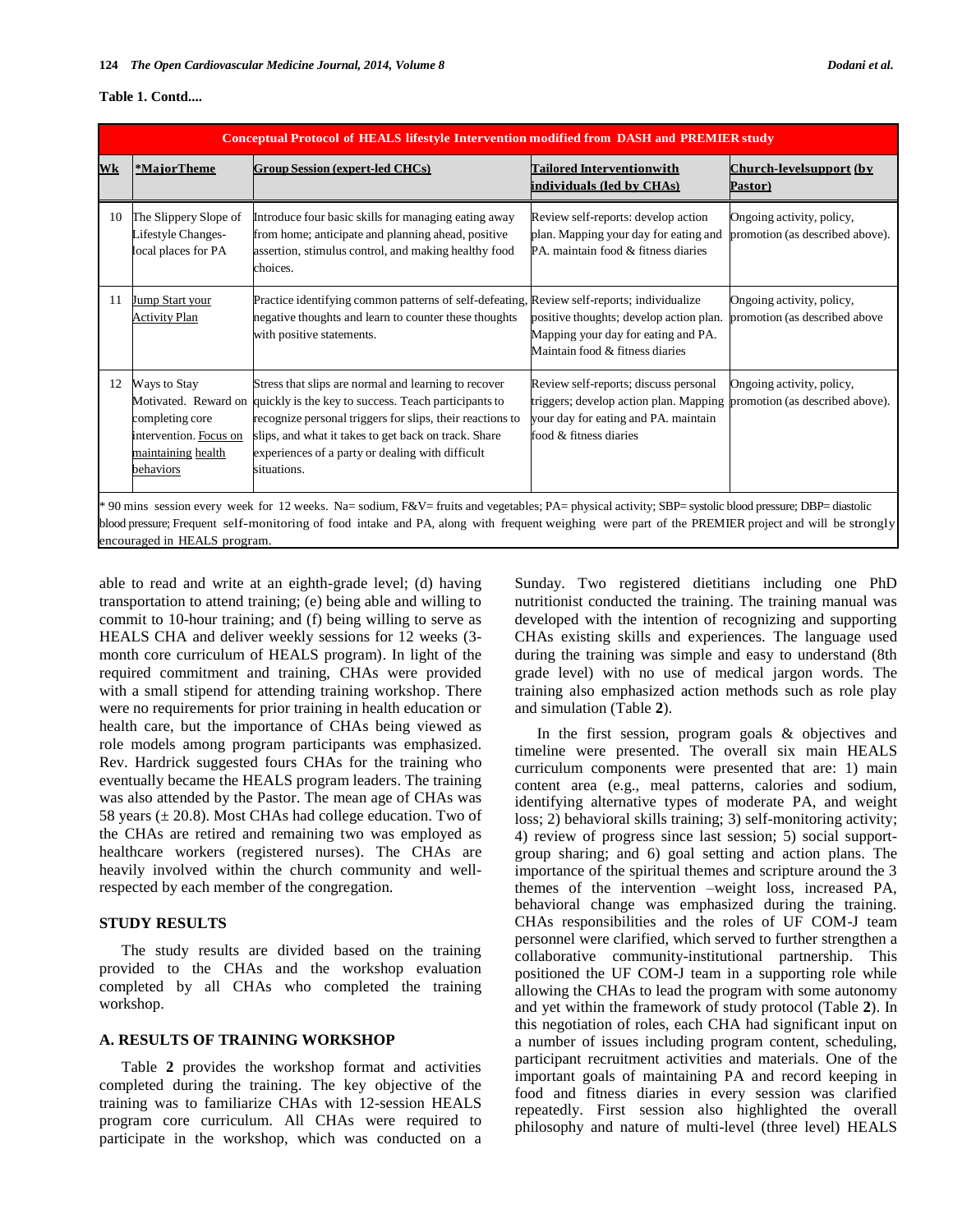#### **Table 2. Training workshop structure and topics.**

| <b>Training Sessions</b>     | <b>Activities</b>                                                                                         |
|------------------------------|-----------------------------------------------------------------------------------------------------------|
| <b>Session One</b>           | Introduction to HEALS- multi-level CHA led 12 weeks program                                               |
| 8.30-9.30 AM                 | HEALS objectives & Goals                                                                                  |
|                              | Emphasis on six main program components                                                                   |
|                              | Importance of weekly dietary and physical activity goals                                                  |
| Session Two & Three          | Importance of Hypertension (Blood Pressure) in African American community                                 |
| 9.30-11 AM                   | Brief description of DASH Diet and PREMIER Study                                                          |
|                              | Role of lifestyle measures for hypertension control including DASH diet                                   |
|                              | Strike a balance-Role of regular physical activity                                                        |
|                              | Record keeping                                                                                            |
|                              | Weekly dietary and physical activity goals                                                                |
| Session Four, Five & Six     | Learning Lifestyle Patterns and facing challenges                                                         |
| 11.30-2 PM                   | Pattern for fruit, vegetables and diary intake                                                            |
|                              | Building healthy breakfast                                                                                |
|                              | Meal management-lighter lunch                                                                             |
|                              | Grocery shopping strategies to eat healthier                                                              |
|                              | Tips for grocery shopping                                                                                 |
|                              | Weekly dietary and physical activity goals                                                                |
| Session Seven, Eight & Nine  | DASH into Dinner- Learn about food preparation                                                            |
| 2-3.30 PM                    | Learn to modify recipes to fit the HEALS guideline                                                        |
|                              | snacking patterns                                                                                         |
|                              | Learn about portion sizes                                                                                 |
|                              | Demonstration of portion sizes including measuring tools                                                  |
|                              | Weekly dietary and physical activity goals                                                                |
| Session Ten, Eleven & Twelve | Eating out- calorie, fat, and sodium levels of common restaurant meals and discuss healthier food options |
| 3.30-5 PM                    | Methods to stay in control when away from home                                                            |
|                              | Self-monitoring-Stay on track                                                                             |
|                              | Tackling triggers                                                                                         |
|                              | Individual sessions focus                                                                                 |
|                              | Maintaining progress, successes on BP and weight control                                                  |
|                              | Maintaining dietary and physical activity goals for life                                                  |

program and importance of setting goals for each level i.e. group level (led by CHAs), individual level (led by CHAs), and church level (led by church pastor). CHAs were provided with copies of HEALS program manual which included learning objectives, bible scriptures added within each session and participants goals for each session for 12 weeks program.

 Session two and three primarily provided in-depth understanding of issues of high HTN prevalence and poor control in AAs. In addition, role of DASH diet and importance of PREMIER study findings were also shared. In addition, guided list of calories, fat, and sodium, and highlight fruits and vegetables, low fat diary and low saturated fat choices were also presented to the CHAs. The information was obtained and modified from the PREMIER intervention arm C [5].

 Sessions four, five and six of HEALS program, trainers provided in-depth importance of preparing healthy breakfast and light lunches. Identifying grocery-shopping strategies that can help the group meet HEALS goals was emphasized. In addition, ways to finding what healthy food options are available was also discussed. The goal is to have CHAs teach the participants how to effectively manage their dietary behavior, in addition to maintaining their personal exercise program when confronted with the full spectrum of daily environmental challenges. That is, rather than have the CHAs attempt to control the participants' behavior, the basic strategy is to train the participants to manage their own behavior to achieve and maintain diet and lifestyle change. The essential components of successful self-management include setting reasonable short-term goals, formulating specific plans of action to achieve those goals, developing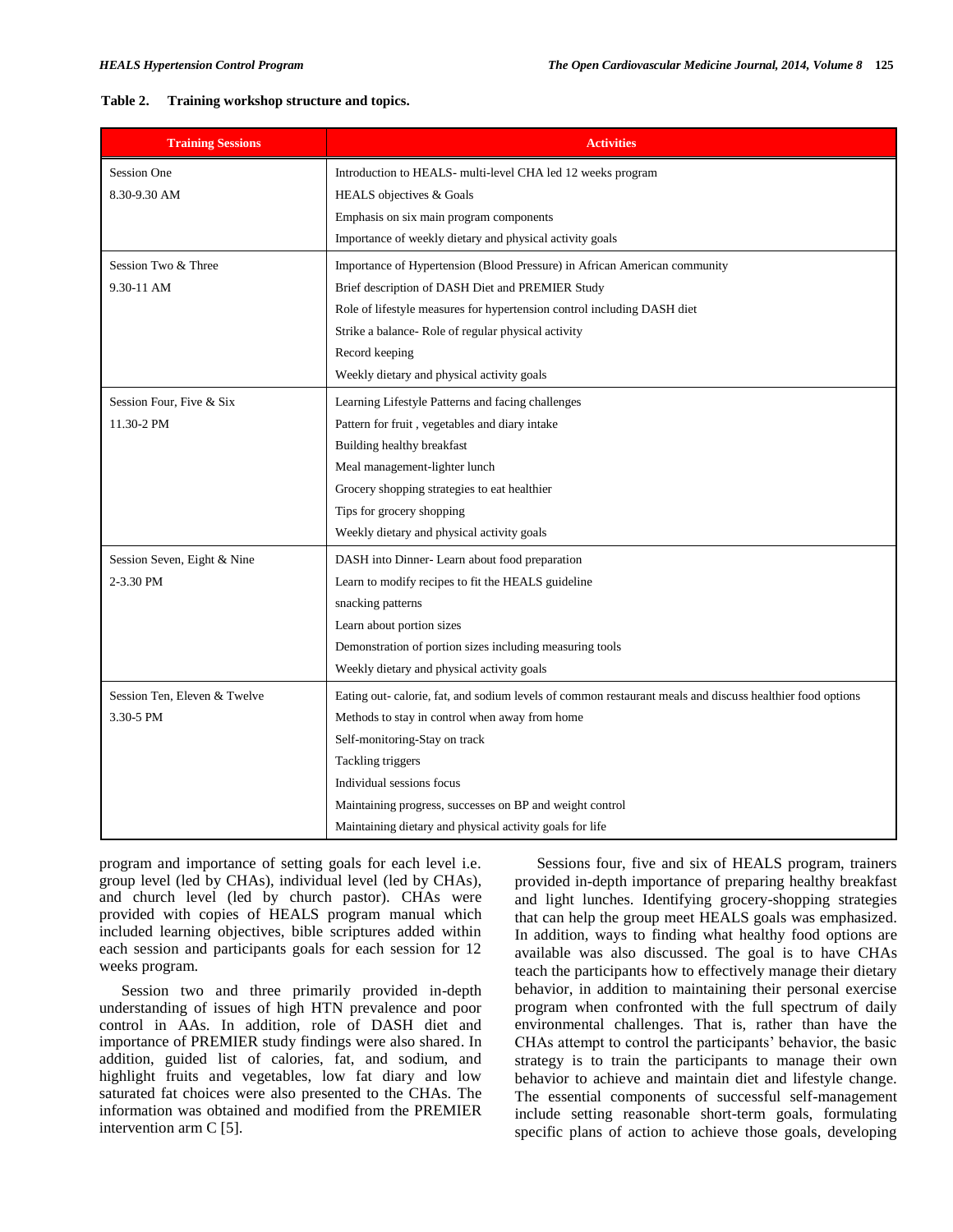reinforcement and social support for carrying out each major element of the plan, keeping a record to assess progress, and regularly evaluating and modifying plans using the selfmanagement records.

 Session seven, eight and nine focused on DASH dinners, healthy snacking and portion size control. Learning to control portion sizes that include several parts i.e. knowing portion sizes was extensively taught with role play. Moreover, hands-on exercises included the demonstration of portion sizes with emphasis on eating smaller portions was included. Discussion on planning ways to add fruits, vegetables, and dairy foods in snacks and lower calories, fat, and sodium was also highlighted.

 Last three sessions focused on eating-out healthy by making healthy choices. Examples of certain cues or prompts were mentioned by CHAs that can help initiate a behavior. Take-out, home delivery, or frozen dinners may be foods that are convenient to turn to, when don't have time to cook dinner. Options of healthy evening meals were discussed with emphasis on reducing the frequency of eating out. Discussion on (a) what type of evening meals are eaten at home; (b) what quick meal options they currently use; (c) what are the barriers to cooking evening meals; and (d) ways to eat healthy foods even when there is no time or interest in cooking were brought up. Rewards to successfully managing meals and ultimately calories, fat, sodium, fruits, and vegetables were presented to CHAs. Several options of how group can break the negative links and add positive links were mentioned.

 Lastly, objectives of the multi-level HEALS lifestyle intervention were re-emphasized with special focus on individual level support (Led by CHAs). CHAs were taught ways of contacting individual participants (at least once a week after group session) with a goal of focusing on social support, specific behavior change goals, problem solving, and motivation during challenging situations. Hands-on training on anthropometric measurements i.e. weight, height, waist circumference and BP (both by manual and digital instruments) was also given by the research team staff.

#### **WORKSHOP EVALUATION**

 Main workshop components (HEALS program covered including the understanding of goals of each session) were evaluated by the CHAs and feedback was received on surveys (Pre  $\&$  post training), that were qualitatively analyzed. Training was evaluated on the content and information provided as well as the level of understanding and satisfaction of CHAs. Overall, the training met their expectations and further prepared them to lead the HEALS program. CHAs "highly" evaluated several aspects of the workshop such as the conduct of the sessions, method of demonstration, time and expectations from CHAs. The overall level of satisfaction with the training and comfortable level was rated "high". They described workshop experience as "reinforcement" of church mission of "Body as a templeand must be taken care of". Further, the format of sessions conducted, content of information provided, and meeting the

workshop goals in a timely fashion were graded as "above expectation" by CHAs. This workshop also provided an opportunity to get a better understanding of the needs for future training. The CHAs conveyed that an opportunity for growth would be to provide additional tools to motivate the group for open discussion and additional information concerning the program and expectations.

#### **DISCUSSION**

 HEALS program is conceptualized on a socio-ecological model that considers the complex nature of the church community and provides a framework for intervening at multiple levels of influence on health behaviors and practices [17] HEALS program further endorses the need for cultural and spiritual sensitivity in CBPR projects as it relates to the beliefs and mission of the church organization and membership. One overarching dimension of this sensitivity is an understanding and appreciation of the importance of religion and how health is perceived from a holistic perspective. During the formative stages of HEALS and in several focus groups[15,18], church members made it clear that they wanted to use and enhance their existing resources rather than have outside "experts" deliver the interventions, therefore a "train the trainer" model was used. Trained lay health educators, can successfully implement a behavioral CBPR lifestyle program, and our study further support the findings of previous studies [7,11,19,20]. Health education programs that target hard-to-reach communities are often delivered by lay persons from the community who are trained to serve as program leaders. In our case, while CHAs bring a number of strengths to CBPR programs like HEALS, the effectiveness of these lay volunteer-delivered program is, to a large extent, contingent on the training provided to them, that is highly influenced by a number of factors that include but not limited to; (a) the complexity of the targeted health behavior; (b) the specialized skills, attitude and knowledge required in implementing the program; c) prior knowledge or participation in similar kind of CBPR programs; and d) the relative autonomy of CHAs in implementing the program and involvement with program participants.

These CHAs subsequently recruited eligible church members during the kick-off event (described elsewhere) who are enrolled in the HEALS program. CHAs are conducting the program sessions at the Central Metropolitan CME church with the support of researchers and experts. Results of three month core curriculum are in progress. This suggests that the CHAs embedded in community settings are a tenable vehicle for disseminating evidence-based HTN control CBPR interventions with proper training. These fındings are consistent with previous studies demonstrating that lay health educator can contribute to improvements in lifestyle behaviors to reduce risk for CVDs and stroke associated with HTN [8, 11, 15-16, 19, 20].

 The study has several limitations that merit consideration. All CHAs volunteered were females, as might be expected from the demographics of churches and church membership. The HEALS program evaluation was completed by all four CHAs, however because of small